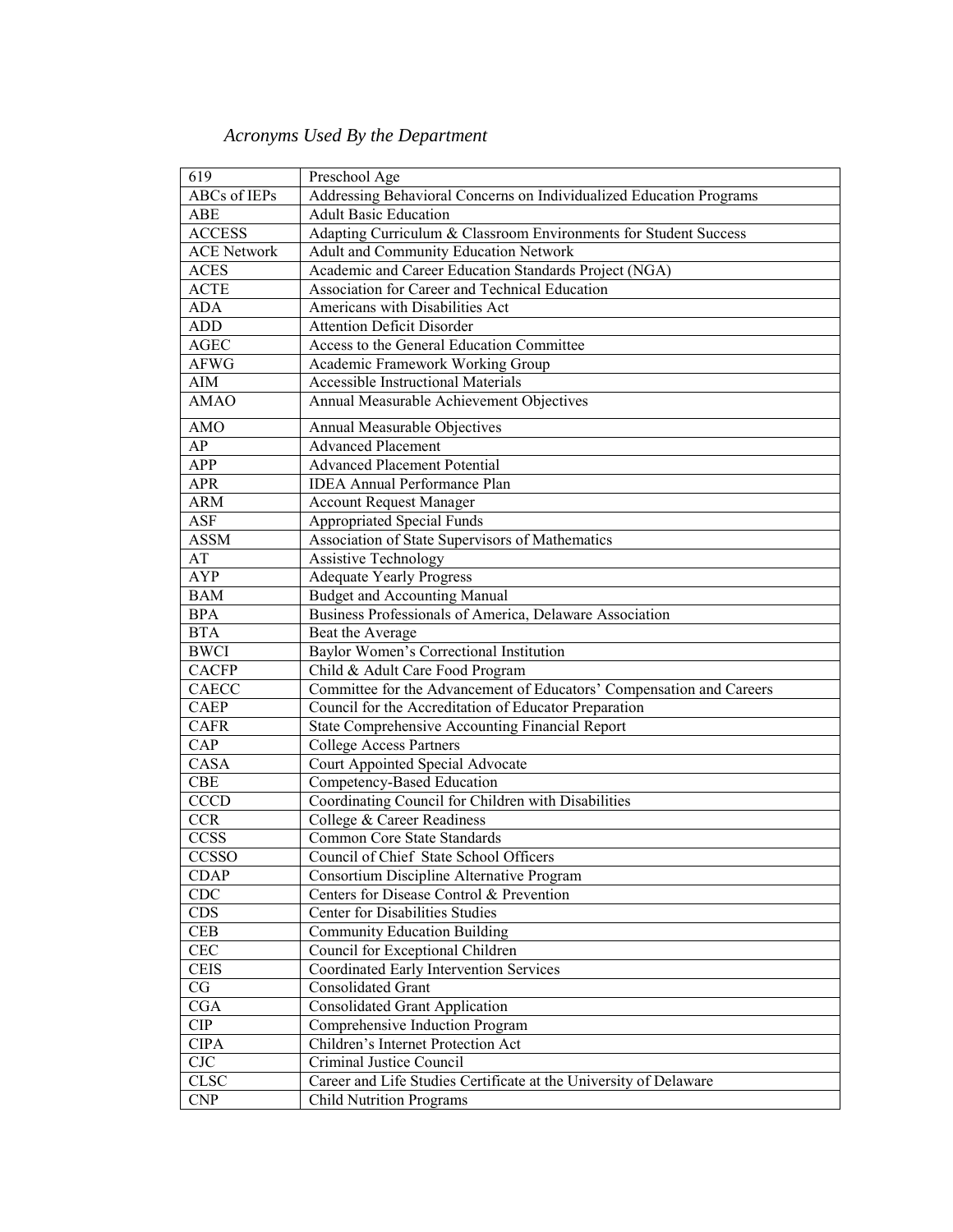| CoP           | Communities of Practice                                         |
|---------------|-----------------------------------------------------------------|
| <b>CPAC</b>   | Child Protection Accountability Commission                      |
| CR            | Cash Receipt                                                    |
| <b>CRDC</b>   | Civil Rights Data Collection (USDOE)                            |
| <b>CSAC</b>   | Charter School Accountability System                            |
| <b>CSCRP</b>  | Children's Services Cost Recovery Project                       |
| <b>CSPD</b>   | Comprehensive System of Personnel Development (Education)       |
| <b>CSSP</b>   | Comprehensive School Safety Plans                               |
| CSSS          | Council of State Science Supervisors                            |
| <b>CTE</b>    | Career and Technical Education                                  |
| <b>CTSO</b>   | Career and Technical Student Organization                       |
| <b>DAACE</b>  | Delaware Association of Adult and Community Education           |
| <b>DAAD</b>   | Diploma-At-A-Distance                                           |
| <b>DAAD</b>   | Delaware Association of Athletic Directors                      |
| <b>DAAE</b>   | Delaware Association of AgriScience Education                   |
| <b>DACCTE</b> | Delaware Advisory Council on Career & Technical Education       |
| <b>DAEOP</b>  | Delaware Association of Educational Office Professionals        |
| <b>DAPI</b>   | Delaware Adolescent Program, Inc.                               |
| <b>DASA</b>   | Delaware Association of School Administrators                   |
| <b>DASCD</b>  | Delaware Association for Supervision and Curriculum Development |
| <b>DASL</b>   | Delaware Academy for School Leadership                          |
| <b>DATA</b>   | Delaware Athletic Trainers Association                          |
| <b>DATI</b>   | Delaware Assistive Technology Initiative                        |
| <b>DAWG</b>   | Data Analyst Working Group                                      |
| <b>DCAS</b>   | Delaware Comprehensive Assessment System                        |
| DCAS-ALT1     | Delaware Comprehensive Assessment System- Alternate Assessment  |
| <b>DCDL</b>   | Delaware Center for Distance Adult Learning                     |
| <b>DCET</b>   | Delaware Center for Educational Technology                      |
| $DCL$         | Delaware Coalition for Literacy                                 |
| <b>DCSN</b>   | Delaware Charter School Network                                 |
| <b>DDC</b>    | Delaware Developmental Disabilities Council                     |
| <b>DDDS</b>   | Division of Developmental Disabilities                          |
| <b>DDOE</b>   | Delaware Department of Education                                |
| <b>DDOJ</b>   | Delaware Department of Justice                                  |
| <b>DECA</b>   | <b>Student Marketing Association</b>                            |
| <b>DECC</b>   | Delaware Early Childhood Council                                |
| <b>DEEDS</b>  | Delaware Educator Data System                                   |
| DELJIS        | Delaware Criminal Justice Information System                    |
| <b>DELSIS</b> | Delaware Student Information System                             |
| DE-PBS        | Delaware Positive Behavior Support Project                      |
| <b>DESS</b>   | Delaware Education Support System                               |
| DeSSA         | Delaware System of Student Assessments                          |
| DE-TAG        | Delaware Technical Advisory Group                               |
| DHEO          | Delaware Higher Education Office                                |
| <b>DHSS</b>   | Delaware Health and Social Services                             |
| DI            | Differentiated Instruction                                      |
| <b>DIAA</b>   | Delaware Interscholastic Athletic Association                   |
| <b>DIOC</b>   | Delaware Interscholastic Officials Council                      |
| $\rm{DLC}$    | Digital Learning Cadre                                          |
| <b>DPAG</b>   | Delaware Principals Advisory Group                              |
| DLP           | Delaware Leadership Project                                     |
| <b>DOA</b>    | Division of Accounting                                          |
| $\rm{DOC}$    | Department of Correction                                        |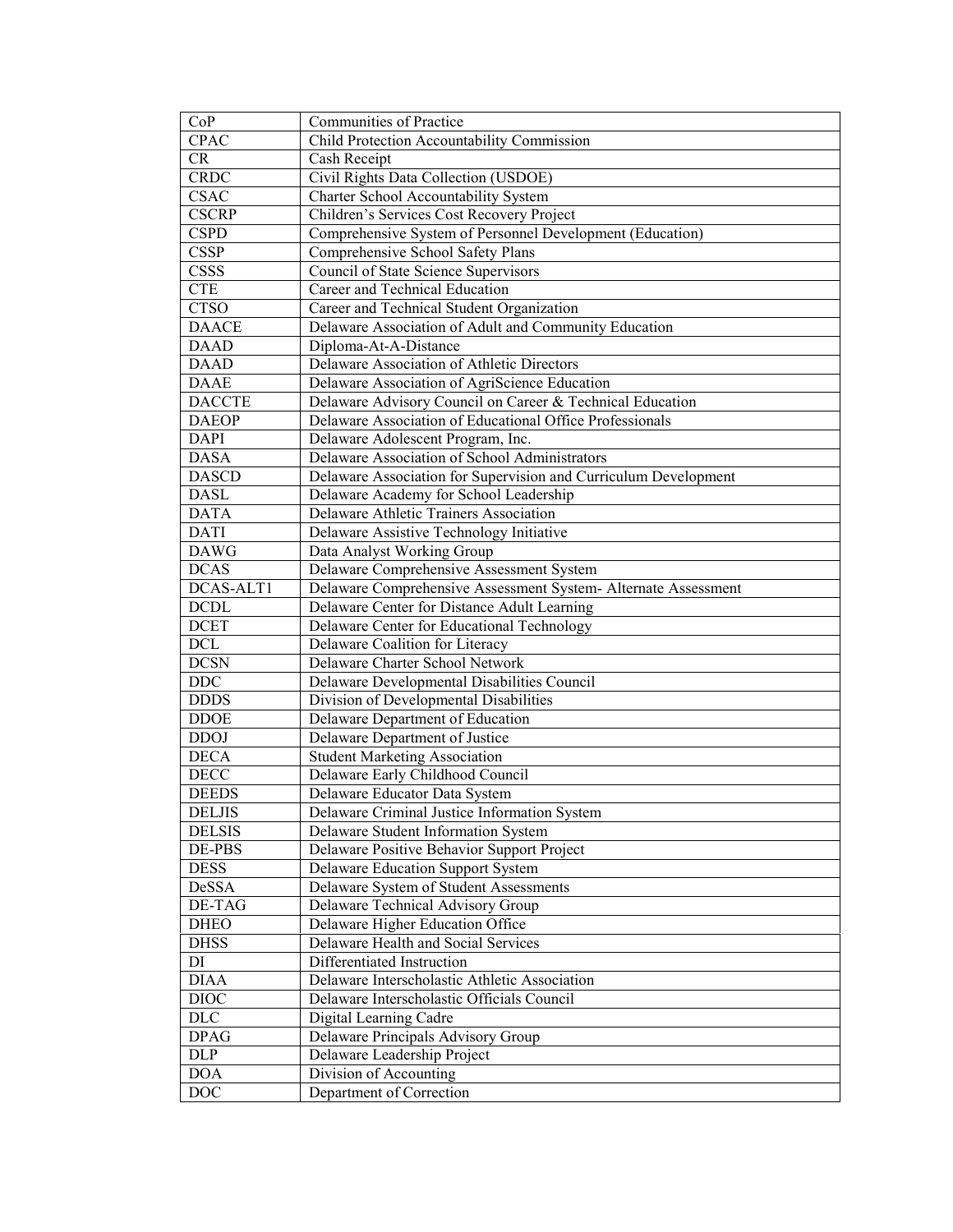| <b>DPAS</b>          | Delaware Performance Appraisal System                                       |
|----------------------|-----------------------------------------------------------------------------|
| <b>DPBHS</b>         | Division of Prevention and Behavioral Health Services                       |
| <b>DPEC</b>          | Delaware Practitioners in Early Childhood                                   |
| <b>DPH</b>           | Division of Public Health                                                   |
| <b>DSAAPD</b>        | Division of Services for Aging and Adults with Physical Disabilities        |
| <b>DSC</b>           | Data Service Center                                                         |
| <b>DSCS</b>          | Delaware School Climate Survey                                              |
| <b>DSCYF</b>         | Department of Services for Children, Youth & Their Families                 |
| <b>DSBA</b>          | Delaware School Boards Association                                          |
| <b>DSEA</b>          | Delaware State Education Association                                        |
| <b>DSHS</b>          | Department of Safety and Homeland Security                                  |
| <b>DSNA</b>          | Delaware School Nurses Association                                          |
| <b>DSNA</b>          | Delaware School Nutrition Association                                       |
| <b>DSRA</b>          | Diamond State Reading Association                                           |
| <b>DSU</b>           | Delaware State University                                                   |
| <b>DTC</b>           | Delaware Talent Cooperative                                                 |
| <b>DTCC</b>          | Delaware Technical Community College (aka DelTech)                          |
| <b>DVI</b>           | Division for the Visually Imparied                                          |
| <b>DVR</b>           | Division of Vocational Rehabilitation                                       |
| <b>DWIB</b>          | Delaware Workforce Investment Board                                         |
| <b>ECAP</b>          | Early Childhood Assistance Program                                          |
| $\operatorname{ECC}$ | Early Childhood Center                                                      |
| <b>ECR</b>           | <b>Exceptional Children's Resources</b>                                     |
| <b>EFIC</b>          | <b>Education Funding Improvement Commission</b>                             |
| <b>EIN</b>           | Employee Identification Number                                              |
| eLearning            | Web-based Online Professional Development for Delaware Educators            |
| <b>ELA</b>           | <b>English Language Arts</b>                                                |
| eLDE                 | eLearning Delaware Online Professional Development for Delaware Educators   |
| <b>ELL</b>           | <b>English Language Learners</b>                                            |
| EPP                  | <b>Educator Preparation Program</b>                                         |
| e-rate               | FCC program providing discounted telecommunications services to education   |
| ERP                  | <b>Enterprise Resource Planning</b>                                         |
| <b>ESEA</b>          | Elementary and Secondary Education Act of 1964 (aka: NCLB)                  |
| <b>ESL</b>           | English-As-A-Second Language                                                |
| <b>ESP</b>           | e-school Plus                                                               |
| <b>ESP</b>           | <b>Education Surrogate Parent</b>                                           |
| <b>ESPES</b>         | Education Success Planning & Evaluation Systems                             |
| EQ                   | <b>Essential Question</b>                                                   |
| EU                   | <b>Enduring Understanding</b>                                               |
| <b>FAC</b>           | Financials Advisory Committee                                               |
| <b>FCCLA</b>         | Family, Career and Community Leaders of America                             |
| FCS                  | Family and Consumer Sciences                                                |
| <b>FEA</b>           | Future Educators of America - renamed Educators Rising                      |
| <b>FFA</b>           | National FFA Organization (formerly Future Farmers of America)              |
| <b>FFATA</b>         | Federal Funding Accountability and Transparency Act                         |
| <b>FFVP</b>          | Fresh Fruits & Vegetable Program                                            |
| <b>FFY</b>           | Federal Fiscal Year                                                         |
| <b>FLEX</b>          | Fostering Leadership Excellence (alternative principal preparation program) |
| <b>FNS</b>           | Food & Nutrition Services (USDA)                                            |
| <b>FOIA</b>          | Freedom of Information Act                                                  |
| FSF                  | <b>First State Financials</b>                                               |
| FY <sub></sub>       | Fiscal Year                                                                 |
| <b>GAAP</b>          | Generally Accepted Accounting Principles                                    |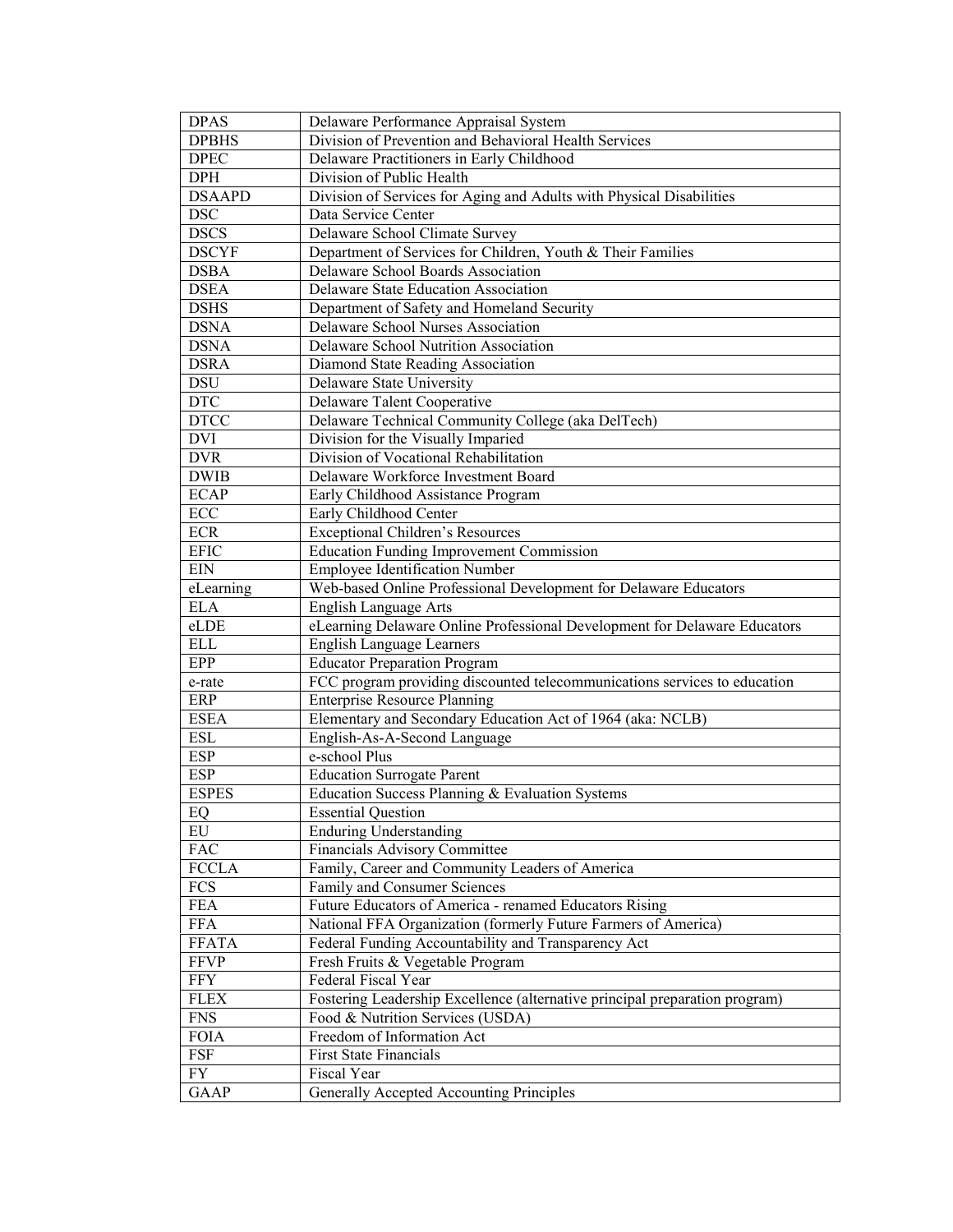| <b>GACEC</b>               | Governor's Advisory Council for Exceptional Citizens                        |
|----------------------------|-----------------------------------------------------------------------------|
| <b>GAL</b>                 | Guardian Ad Litem                                                           |
| <b>GAN</b>                 | <b>Grant Award Notice</b>                                                   |
| <b>GED</b>                 | General Educational Development                                             |
| <b>GF</b>                  | General Funds                                                               |
| <b>GLE</b>                 | Grade Level Expectation                                                     |
| <b>GPS</b>                 | <b>Global Positioning Systems</b>                                           |
| HB                         | House Bill                                                                  |
| <b>HCR</b>                 | House Concurrent Resolution                                                 |
| <b>HJR</b>                 | House Joint Resolution                                                      |
| <b>HOSA</b>                | Future Health Professions student organization (formerly Health Occupations |
|                            | Students of America)                                                        |
| <b>HQPD</b>                | Highly Qualified Professional Development                                   |
| HQT                        | Highly Qualified Teacher                                                    |
| <b>HRYCI</b>               | Howard R. Young Correctional Institution                                    |
| <b>HSAC</b>                | Homeland Security Advisory Council                                          |
| <b>HSTW</b>                | High Schools That Work                                                      |
| IB                         | International Baccalaureate Diploma Program (or IBDP)                       |
| ICC                        | <b>Interagency Coordinating Council</b>                                     |
| <b>ICCF</b>                | Interagency Council for Children and Families                               |
| ICT                        | Interagency Collaborative Team                                              |
| <b>IDEA</b>                | Individuals with Disabilities Education Act                                 |
| IDC                        | <b>IDEA Data Center</b>                                                     |
| IEP                        | Individualized Education Program                                            |
| <b>IHE</b>                 | Institution of Higher Education                                             |
| $\rm IIP$                  | Individual Improvement Plan                                                 |
| ILC                        | Intensive Learning Center                                                   |
| <b>IMS</b>                 | <b>Identity Management System</b>                                           |
| <b>INC</b>                 | <b>Instructional Needs Comment</b>                                          |
| <b>IRA</b>                 | International Reading Association                                           |
| <b>IRM</b>                 | <b>Information Resources Manager</b>                                        |
| <b>IRMC</b>                | Interagency Resource Management Committee                                   |
| iSAFE                      | <b>Internet Safety Curriculum</b>                                           |
| <b>ISIS</b>                | Integrated Service Information System                                       |
| <b>ISO</b>                 | <b>Information Security Officer</b>                                         |
| <b>ISS</b>                 | In-school Suspension                                                        |
| $\ensuremath{\mathsf{IT}}$ | <b>IV Transfer Document</b>                                                 |
| <b>ITB</b>                 | Invitation to Bid                                                           |
| <b>ITUG-DE</b>             | <b>Instructional Technology Users Group-Delaware</b>                        |
| IV                         | Intergovernmental Voucher                                                   |
| <b>JDG</b>                 | Jobs for Delaware Graduates                                                 |
| $_{\rm JFC}$               | Joint Finance Committee                                                     |
| <b>JJAG</b>                | Juvenile Justice Advisory Group                                             |
| JJC                        | Juvenile Justice Council                                                    |
| JN                         | <b>Budget Journal</b>                                                       |
| <b>JTVCC</b>               | James T. Vaughn Correctional Center                                         |
| <b>KCD</b>                 | Kids Count Delaware                                                         |
| <b>LACC</b>                | Latin American Community Center                                             |
| LEA                        | Local Education Agency (district or charter school)                         |
| LEP                        | Limited English Proficiency                                                 |
| LF(S)                      | Learning Focused (Strategies)                                               |
| LRE                        | <b>Least Restrictive Environment</b>                                        |
| <b>LVSA</b>                | Literacy Volunteers Serving Adults                                          |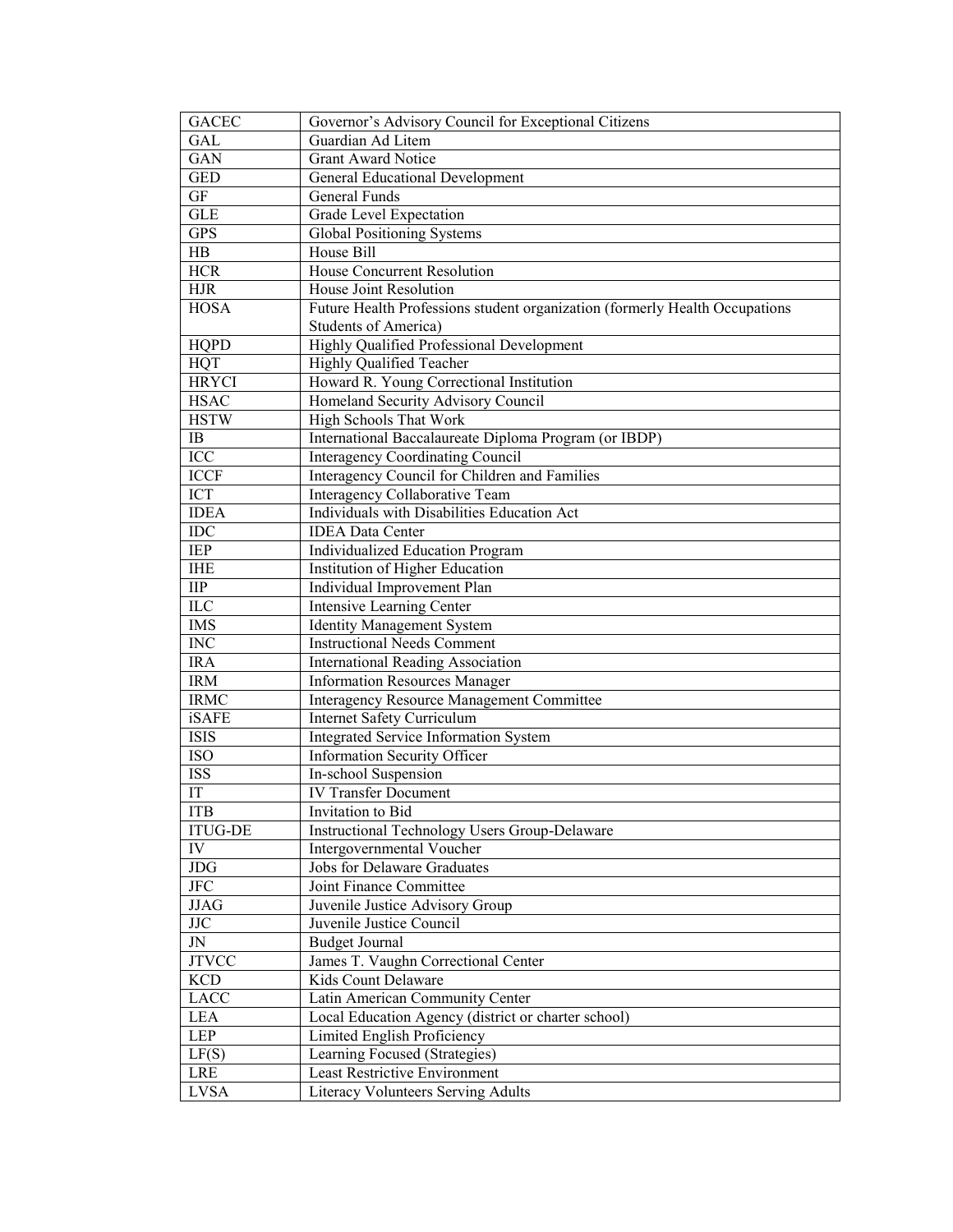| <b>MACC</b>     | Mid-Atlantic Comprehensive Center                                        |
|-----------------|--------------------------------------------------------------------------|
| <b>MTSS</b>     | Multi-Tiered Systems of Support                                          |
| <b>MOA</b>      | Memorandum of Agreement                                                  |
| <b>MOU</b>      | Memorandum of Understanding                                              |
| $M-V$           | McKinney-Vento Homeless Assistance Act                                   |
| N&D             | Neglected and Delinquent                                                 |
| <b>NAEP</b>     | National Assessment of Educational Progress                              |
| <b>NAPT</b>     | National Association for Pupil Transportation                            |
| <b>NASBE</b>    | National Association of State Boards of Education                        |
| <b>NASDCTE</b>  | National Association of State Directors of Career & Technical Education  |
| <b>NASDSE</b>   | National Association of State Directors of Special Education             |
| <b>NASDPTS</b>  | National Association of State Directors of Pupil Transportation Services |
| <b>NASSP</b>    | National Association of Secondary School Principals                      |
| <b>NATA</b>     | National Athletic Trainers Association                                   |
| <b>NAPE</b>     | National Alliance for Partnerships in Equity                             |
| <b>NAVE</b>     | National Assessment of Vocational Education                              |
| <b>NBPTS</b>    | National Board Professional Teaching Standards                           |
| <b>NCIS</b>     | National Center for Systematic Improvement                               |
| <b>NCLB</b>     | No Child Left Behind Act of 2001                                         |
| <b>NCTE</b>     | National Council of Teachers of English                                  |
| <b>NFHS</b>     | National Federation of State High School Associations                    |
| <b>NGA</b>      | National Governors' Association                                          |
| <b>NGSS</b>     | Next Generation Science Standards                                        |
| <b>NIAAA</b>    | National Interscholastic Athletic Administrators Association             |
| <b>NSDC</b>     | National Staff Development Council                                       |
| <b>NSF</b>      | Non-Appropriated Special Funds                                           |
| <b>NSF</b>      | National Science Foundation                                              |
| <b>NTEP</b>     | Network for Transforming Educator Preparation                            |
| <b>NYSC</b>     | National Youth Science Camp                                              |
| <b>OAASIS</b>   | Organization of Adult Alumni and Students In Service                     |
| <b>OCA</b>      | Office of the Child Advocate                                             |
| <b>OCR</b>      | Office of Civil Rights                                                   |
| <b>OCTAE</b>    | Office of Career, Technical and Adult Education                          |
| OEC             | Other Employement Costs                                                  |
| <b>OSEP</b>     | Office of Special Education Programs, US Dept. of Education              |
| <b>OSS</b>      | Out of School Suspension                                                 |
| P <sub>20</sub> | Pre-school through after College Graduation                              |
| <b>PAEMST</b>   | Presidential Awards for Excellence in Math and Science Teaching          |
| ParTech         | Partners in Technology (computer donations/refurbishing program)         |
| PAS             | Pupil Accounting System                                                  |
| PAT             | Parents as Teachers                                                      |
| PBS             | <b>Positive Behavior Support</b>                                         |
| <b>PBTS</b>     | Private Business & Trade School                                          |
| PCard           | Procurement Card                                                         |
| PD              | Professional Development                                                 |
| <b>PDMS</b>     | Professional Development Management System                               |
| PE              | Prison Education                                                         |
| PE/PER          | Personal Expense Reimbursement                                           |
| <b>PEERS</b>    | Program for the Education and Enrichment of Relational Skills            |
| <b>PFA</b>      | Payroll Funding Adjustment                                               |
| <b>PHRST</b>    | Payroll Human Resource Statewide Technology                              |
| <b>PFA</b>      | Payroll Funding Adjustment                                               |
| PIC             | Parent Information Center of Delaware, Inc.                              |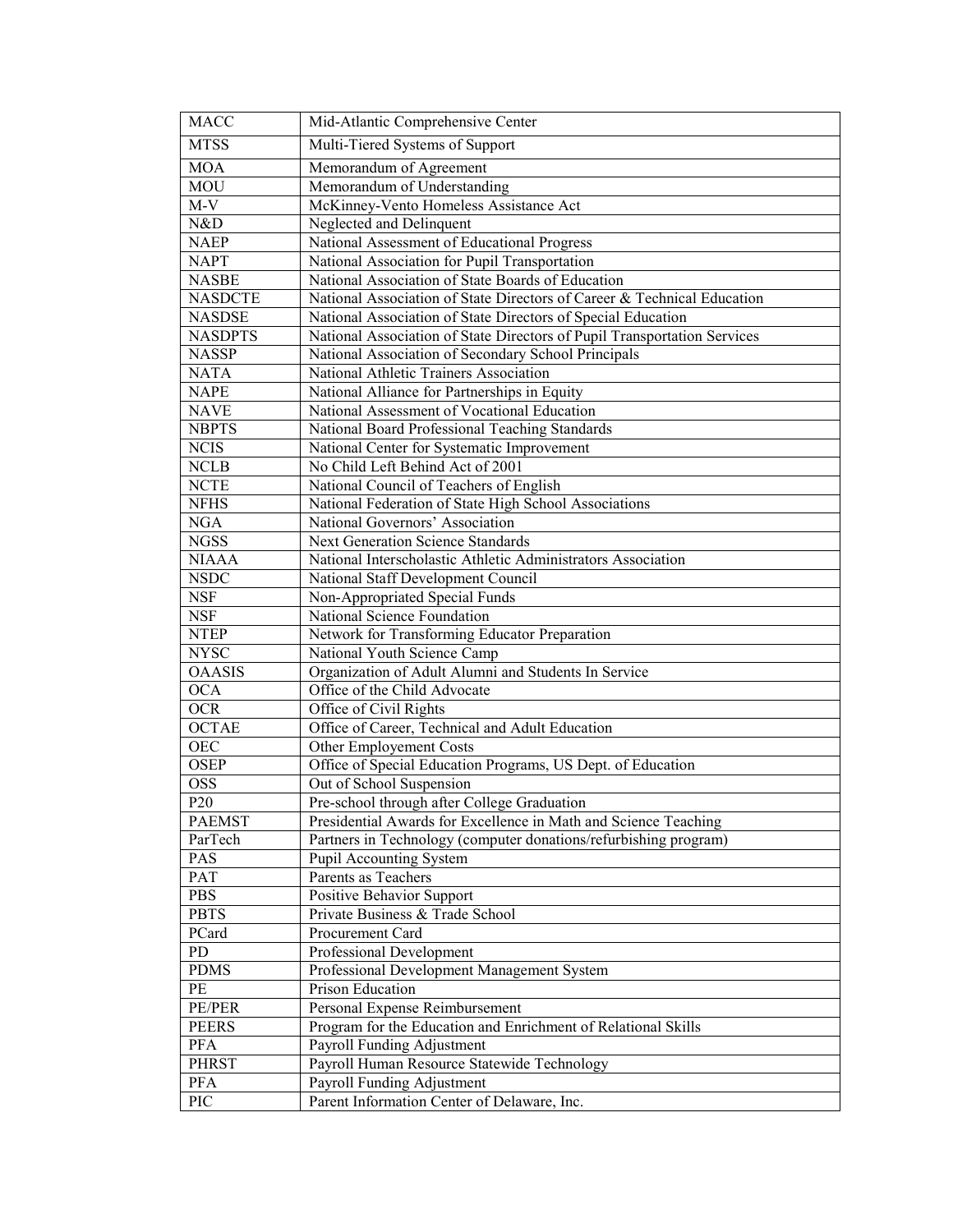| PL                 | Professional Learning                                                    |
|--------------------|--------------------------------------------------------------------------|
| <b>PLC</b>         | Professional Learning Community                                          |
| <b>PLD</b>         | Performance Level Descriptors                                            |
| PO                 | Purchase Order                                                           |
| POS                | Program of Study                                                         |
| <b>PSAT</b>        | Preliminary Scholastic Aptitude Test                                     |
| PSB                | Professional Standards Board                                             |
| <b>PSRC</b>        | Professional Services Review Committee                                   |
| <b>PTA</b>         | Parent Teacher Association                                               |
| PTO                | Parent Teacher Organization                                              |
| <b>PTR</b>         | Prevent-Teach-Reinforce                                                  |
| <b>PTS</b>         | <b>Pupil Transportation System</b>                                       |
| $\overline{PV}$    | Payment Voucher                                                          |
| R&S                | <b>Restraint and Seclusion</b>                                           |
| <b>RFA</b>         | Research for Action                                                      |
| <b>RFA</b>         | Request for Application                                                  |
| <b>RFI</b>         | Request for Information                                                  |
| <b>RFP</b>         | Request for Proposal                                                     |
| <b>RMTS</b>        | Random Moment Time Study                                                 |
| RP                 | <b>Restorative Practices</b>                                             |
| RtI                | Response to Intervention                                                 |
| <b>RTTT</b>        | Race to the Top                                                          |
| <b>SAHE</b>        | State Agency for Higher Education (Grant program under Title II, Part A) |
| <b>SAT</b>         | Scholastic Aptitude Test                                                 |
| <b>SBAC</b>        | Smarter Balanced Assessment Consortium                                   |
| SC&D               | School Climate and Discipline                                            |
| SCI                | <b>Sussex Correctional Institution</b>                                   |
| ScIP               | Scholarship Incentive Program                                            |
| SCTG/SCSS          | School Climate Transformation Grant/School Climate Student Success       |
| <b>SDP</b>         | Harvard Strategic Data Project                                           |
| <b>SEA</b>         | <b>State Education Agency</b>                                            |
| <b>SES</b>         | Socio-Economic Status                                                    |
| <b>SETDA</b>       | <b>State Education Technology Directors Association</b>                  |
| <b>SFSP</b>        | Summer Food Service Program                                              |
| SIG                | <b>State Improvement Grant</b>                                           |
| <b>SIM</b>         | Strategic Instructional Model                                            |
| <b>SiMR</b>        | State Identified Measurable Result                                       |
| $\rm SB$           | Senate Bill                                                              |
| <b>SCR</b>         | <b>Senate Concurrent Resolution</b>                                      |
| <b>SJR</b>         | Senate Joint Resolution                                                  |
| ${\rm SLC}$        | <b>State Location Code</b>                                               |
| <b>SMAC</b>        | Sports Medicine Advisory Committee                                       |
| <b>SMART</b> Goals | specific, measurable, attainable, relevant, time-bound                   |
| SOMB               | Sex Offender Management Board                                            |
|                    |                                                                          |
| <b>SNP</b>         | <b>School Nutrition Programs</b>                                         |
| <b>SOP</b>         | <b>Standard Operating Procedures</b>                                     |
| <b>SPARC</b>       | Success Pathways and Roads to Careers                                    |
| <b>SPARC</b>       | Special Education Partnerships for the Amicable Resolution of Conflict   |
| <b>SPEACS</b>      | Systematic Processes for Enhancing and Assessing Communication Supports  |
| <b>SPDG</b>        | <b>State Personnel Development Grant</b>                                 |
| SPP                | <b>IDEA State Performance Plan</b>                                       |
| <b>SREB</b>        | Southern Regional Education Board                                        |
| <b>SRO</b>         | School Resource Officer                                                  |